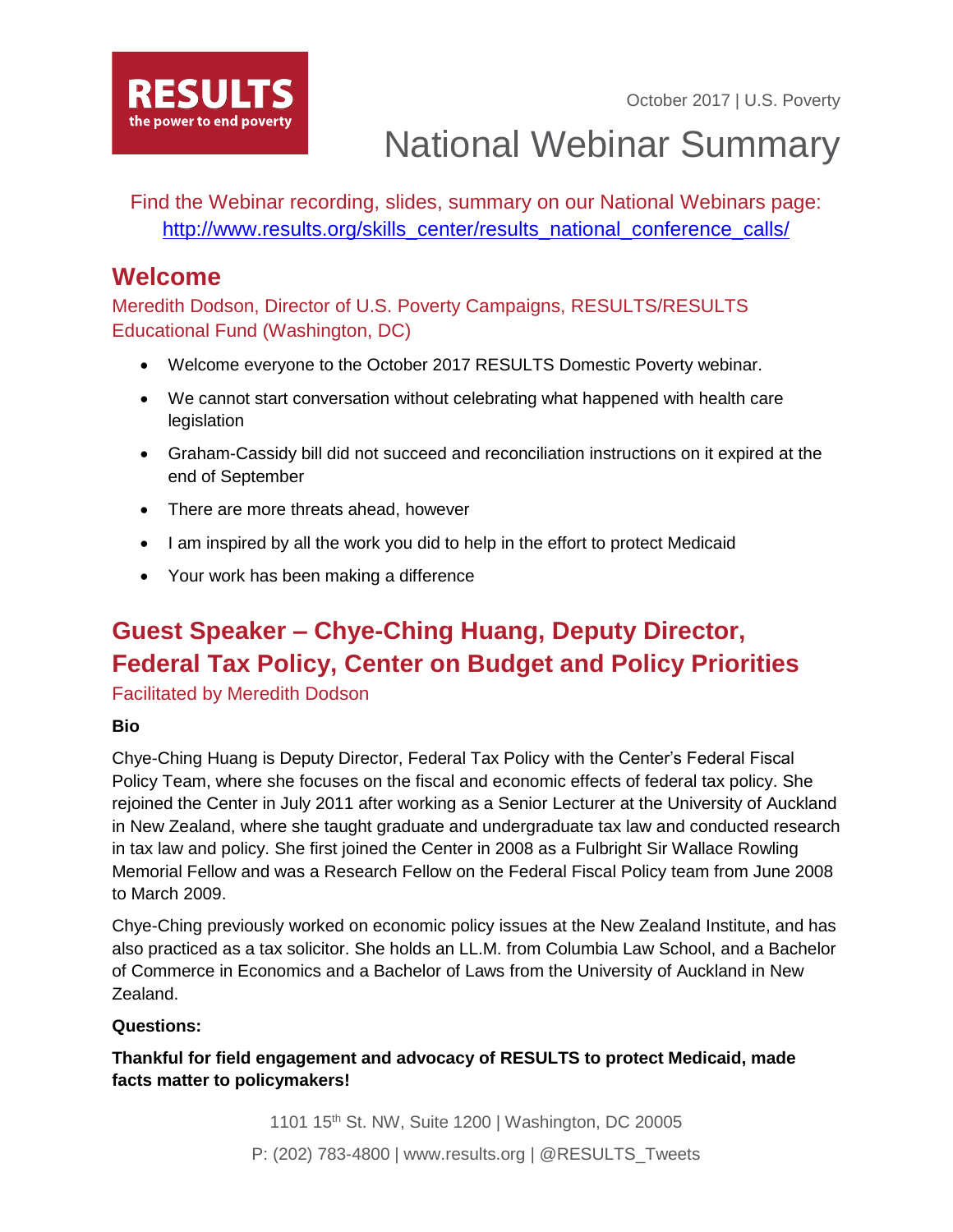Next big fiscal fight on agenda is tax/budget related

#### **Tax agenda that House Republicans and White House have laid out:**

- 80% of benefits go to top 1% of Americans by 2027
- Full of specific policies that are each very costly, benefit wealthy and corporations
	- o Cutting of corporate tax rate to 20%
	- $\circ$  Cutting top tax rate on individual income
	- $\circ$  Repealing estate tax (impact only the top 0.2% of wealthy estates)
	- o And more...tax cut after tax cut
- Rhetoric says middle class will benefit, but not proof
	- $\circ$  \$200,000+ for top 1%
	- $\circ$  \$1 million + for top .01%
	- o Percentage change for the rest of us is minimal
- Low and moderate income, and middle class see "giving with one hand and taking with the other" ex:
	- $\circ$  Doubling standard deduction and increasing Child Tax Credit (CTC). This sounds good but changes in other provisions in the plans eliminate counteract these benefits (repealing personal exemption, increasing tax rate for low- and moderate-income people)
	- $\circ$  Essentially, it becomes a wash for those people
	- o Lowest income families being left out completely. Even with the promise of an increased CTC. The increase in the maximum credit will not be applied to refundable portion of the credit, therefore low-income families will not benefit
		- Their incomes are too low
- So, in summary the plan has specific, huge cuts for those at the top, it's a wash for moderate incomes, and lower income people are completely left out

#### **Connecting the budget to taxes:**

- Tax plans themselves not the only thing we should be concerned about
- In order to enact trillion dollar tax cuts, they will have to make budget cuts to pay for them and they are paving the way for cuts to critical programs we care about
- Justify this by pointing to existing deficits, claim "out of control spending"; we must take this as a warning that they may put tax plan on the deficit
- Budget resolutions have clear, targeted cuts to critical anti-poverty programs

#### **Timing for this year:**

1101 15th St. NW, Suite 1200 | Washington, DC 20005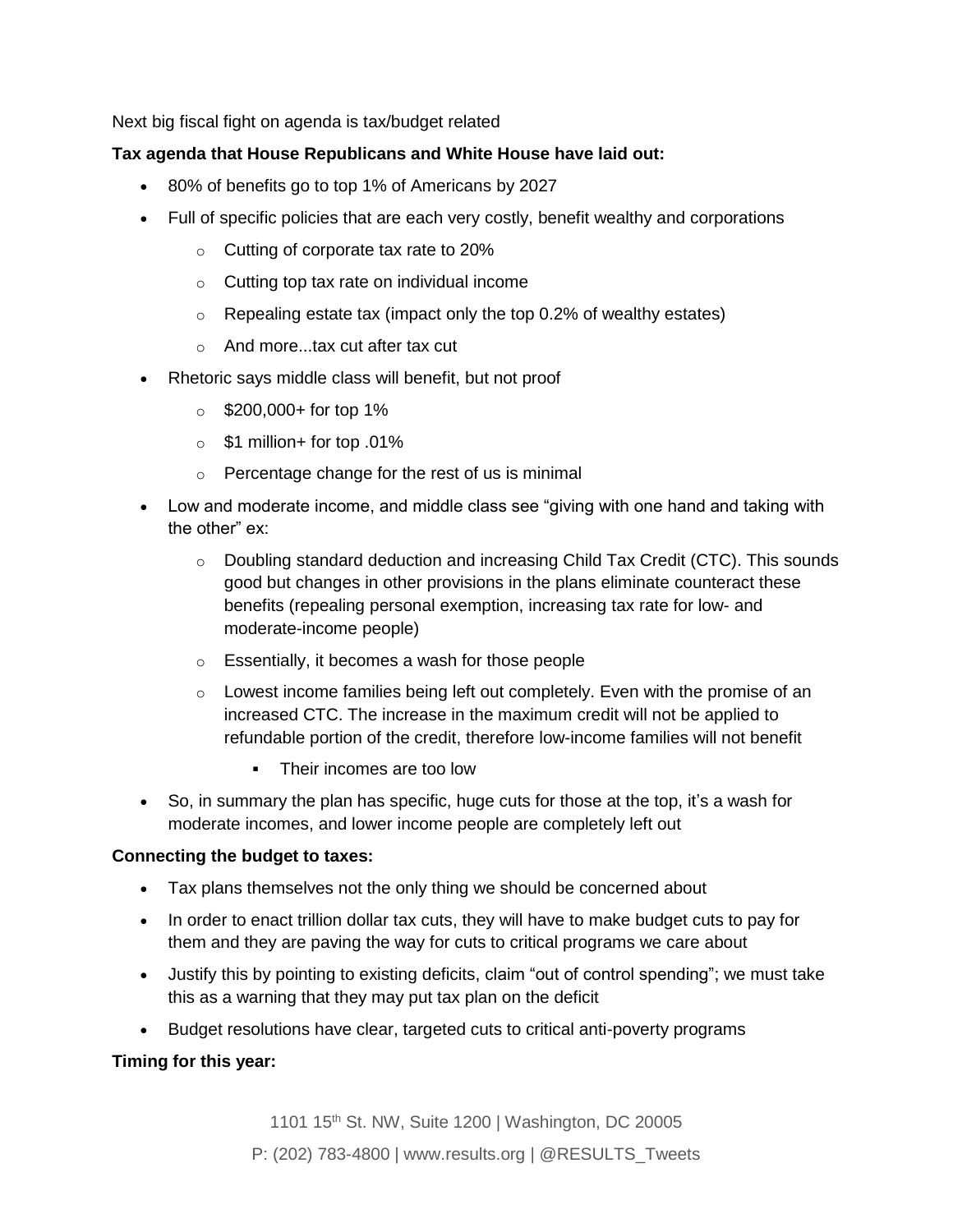- Republicans in Congress clear they want to use reconciliation to achieve tax cuts (and cuts to programs)
- Reconciliation = partisan fast tracking for major legislation, cannot be filibustered in the Senate
	- o Same process at attempts to repeal ACA
- Current goal to pass budget resolution in both House and Senate
	- o Senate could vote on their budget resolution next week
		- Must urge your members of Congress to oppose
		- Dangerous mechanisms
			- **EXECT** Let's reconciliation cut Medicaid and Medicare, SSI, many other programs as well (to pay for tax cuts for the wealthy)
	- $\circ$  In the Senate budget plan, every dollar cut from entitlement programs can be dollar added to tax cuts on top of \$1.5 trillion
	- $\circ$  We know from broader budget visions that low and moderate income people will be overlooked, top will benefit
- Two stage fight ahead
	- $\circ$  1. Stop bad budget resolution (BR)
	- $\circ$  2. If BR passes, stop the bill itself
- Pressure points:
	- $\circ$  Bad Senate BR (policymakers will portray this as merely a technical process)
	- o Conference
	- o Stop a bad bill
- Remember what we did well in health care debate/fight
	- $\circ$  Messaging around benefits for wealthy vs harm to critical programs effective
	- $\circ$  Lawmakers must know their constituents understand links between tax breaks, revenues, downside of cutting critical programs
	- o Make it real, humanize the impact, illustrate what is at stake

# **Keep the Pressure on Congress**

Meredith Dodson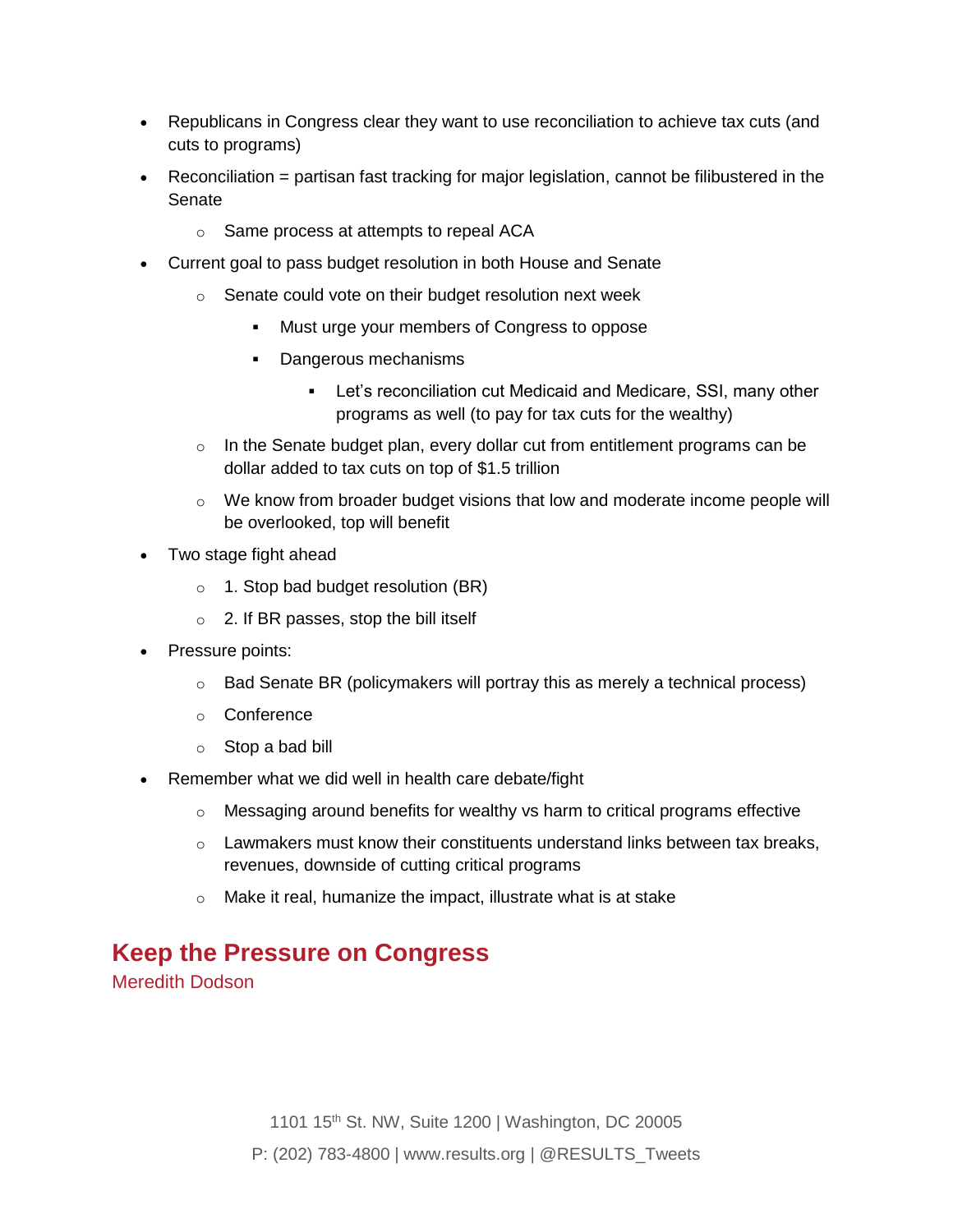



### **Make Sure Congress Hears from You!**

[Request face-to-face meetings](https://www.votervoice.net/RESULTS/campaigns/54043/respond)

- Senate recess: October 9-13
- House recess: October 16-20
- Ask about town halls/public events (also check: [www.townhallproject.com\)](http://www.townhallproject.com/).
- Research shows meeting face-to-face with members of Congress is the most influential [action](http://www.congressfoundation.org/projects/communicating-with-congress/citizen-centric-advocacy-2017)
- RESULTS advocates have discussed U.S. anti-poverty policies 165 times face-to-face with Congress so far this year!
- No meeting? Schedule a conference call with key aides

1101 15<sup>th</sup> St. NW, Suite 1200 | Washington, DC 20005

P: (202) 783-4800 | www.results.org | @RESULTS\_Tweets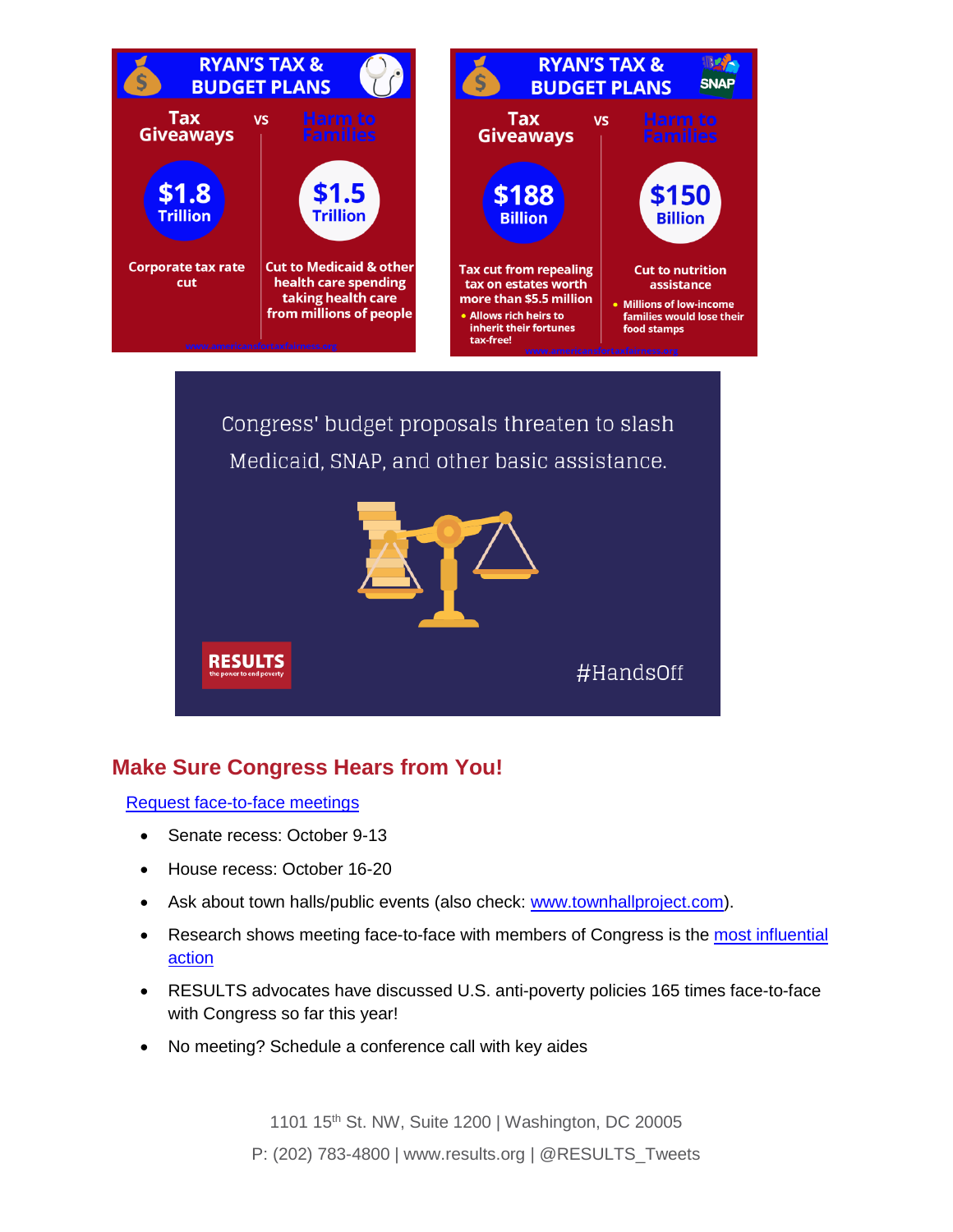

# **Overview of October Action**

Jos Linn, Grassroots Manager for U.S. Poverty Campaigns

October Action: [http://www.results.org/take\\_action/october\\_2017\\_u.s.\\_poverty\\_action/](http://www.results.org/take_action/october_2017_u.s._poverty_action/)

Write letters to your members of Congress urging them to reject any budget that gives more tax breaks to the wealthy and big corporations and puts anti-poverty programs at risk.

- 1. **Introduce yourself** as a constituent who cares about poverty and that you're also a RESULTS volunteer.
- 2. Inform your member of Congress that you are dismayed **Congress would include massive tax cuts to the wealthy and big corporations in its new tax plan**, while raising taxes on low-income Americans.
- 3. Tell him/her that enacting these reckless tax cuts **will cost trillions of dollars** over the next decade, which will be added to the deficit, and **greatly widen wealth inequality** in America.
- 4. Explain that **SNAP, Medicaid, the Earned Income Tax Credit, and other basic assistance** tens of millions of Americans rely on **are at grave risk** of being cut to pay for these new tax cuts.

1101 15th St. NW, Suite 1200 | Washington, DC 20005 P: (202) 783-4800 | www.results.org | @RESULTS\_Tweets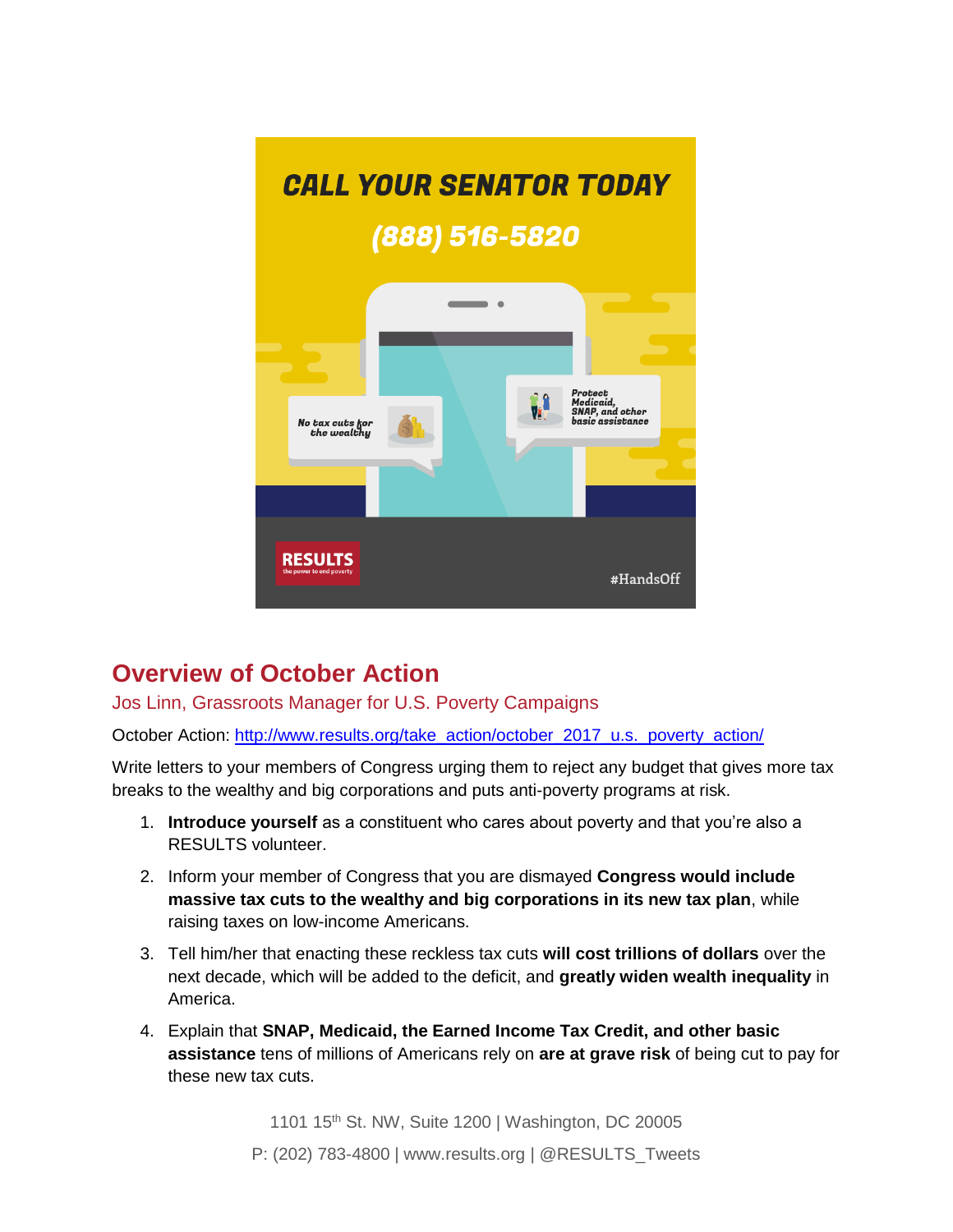- 5. Remind them that recent Census data shows that the **EITC and Child Tax Credit lifted 8.2 million people out of poverty** in 2016 and **SNAP lifted 3.6 million above the poverty line**.
- 6. Tell your member of Congress that it is unconscionable that Congress **would enact massive tax cuts for the rich and ask children, seniors, working families, and people with disabilities to pay for them**.
- 7. Urge your members of Congress to **reject any budget or tax proposal that gives huge tax cuts to the wealthy and big corporations and put core anti-poverty programs at risk**.

Also, continue your work from last month doing presentations and meetings to educate and engage people in your community.

- Use the budget fight to remind people about what's at stake
- Be creative and flexible in what you do
	- Doesn't have to be hard we already have [all the resources y](http://www.results.org/take_action/domestic_monthly_action_archive/)ou need
	- [October Action e](http://www.results.org/take_action/october_2017_u.s._poverty_action/)ven has a sample meeting agenda to help and you can use the first part of the action to write letters
	- Piggyback on other events in your community
	- Make it as big or as small as you want
- Let us know if you need help! (Jos Linn, [jlinn@results.org\)](mailto:jlinn@results.org)

#### **Resources**

- **October Action:** [http://www.results.org/take\\_action/october\\_2017\\_u.s.\\_poverty\\_action/](http://www.results.org/take_action/october_2017_u.s._poverty_action/)
- **Outreach Resources** (PPTS, Action Sheets, Forms): [http://www.results.org/take\\_action/domestic\\_monthly\\_action\\_archive/](http://www.results.org/take_action/domestic_monthly_action_archive/)
- **Fall 2017 U.S. Poverty Laser Talks:** [http://www.results.org/take\\_action/fall\\_2017\\_u.s.\\_poverty\\_budget\\_and\\_tax\\_laser\\_talks](http://www.results.org/take_action/fall_2017_u.s._poverty_budget_and_tax_laser_talks)

If you cannot find the resources you need on our website, please contact Jos Linn [\(jlinn@results.org\)](mailto:jlinn@results.org). Also, please let Jos know when you schedule an event.

# **October Exercise – Regrouping and Re-energizing**

### Jos Linn

- **What a year it has been**
	- o The 2016 election was a shock to most people, throwing off many of our expectations about our 2017 agenda
	- $\circ$  As expected, the Trump Administration and leaders in Congress have either neglected or attacked on programs we care about – Medicaid, SNAP, the ACA, CHIP, education, etc.

1101 15th St. NW, Suite 1200 | Washington, DC 20005

P: (202) 783-4800 | www.results.org | @RESULTS\_Tweets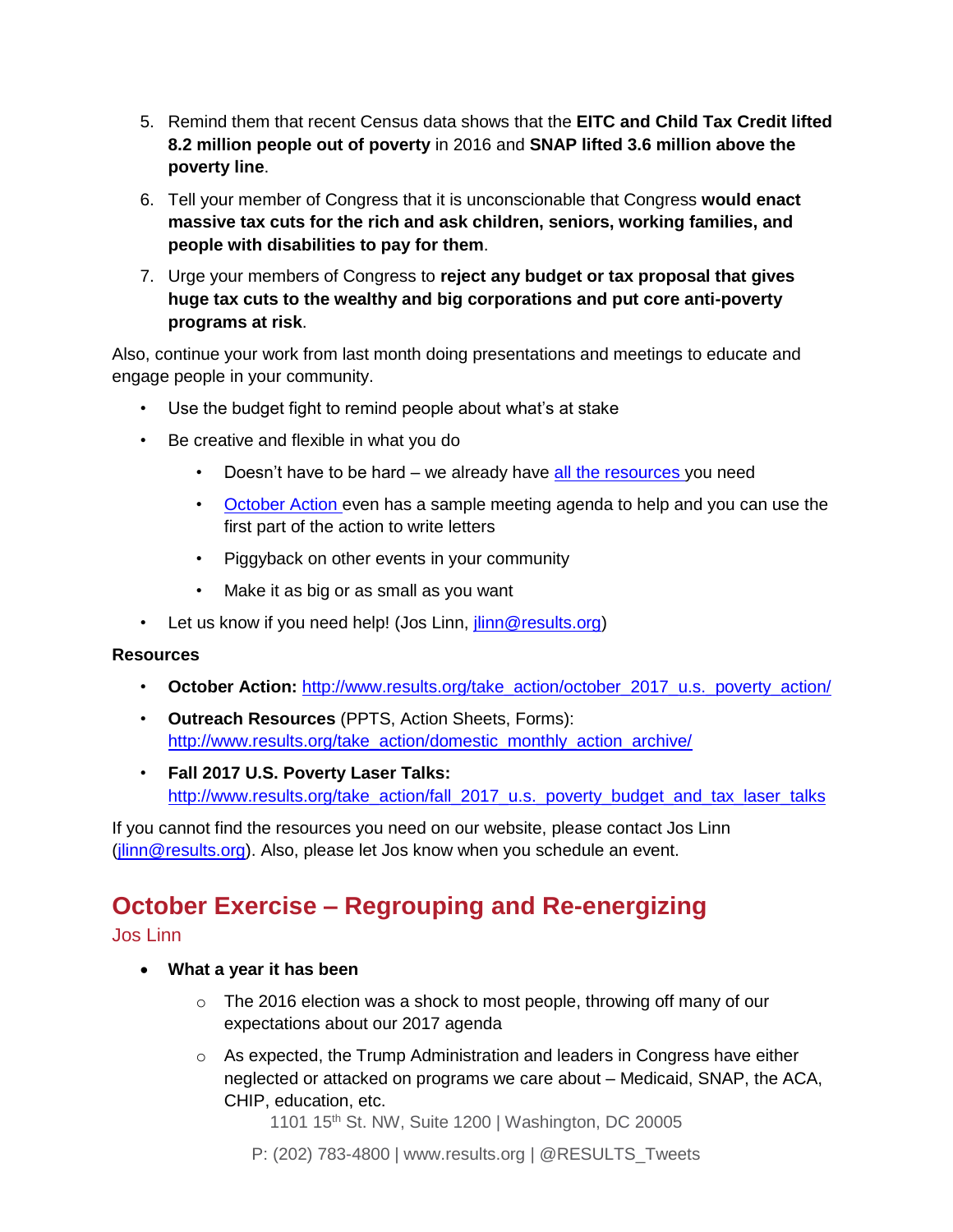- o Environment has been toxic for many
- o **What is one word you would use to describe how you feel about the threats we have and are facing?**
	- Write it in the chat window
	- Raise your Fuze "flag" to speak
- **But in these challenging times, you've responded brilliantly**
	- o 164 face-to-face meetings A RECORD!
	- o 352 media pieces A RECORD!
	- o Over 100 outreach meetings
	- o **What are you most proud of in your work so far this year?**
		- Write it in the chat window
		- Raise your Fuze "flag" to speak
- **Remember, out of adversity, great things happen**
	- o In 2015, we were fighting off bad corporate tax cuts while Congress ignored expiring provisions in the EITC/CTC
	- $\circ$  Your advocacy forced their hand and they made these provisions permanent *when no one thought it would happen*
	- o 16 million people were kept out of poverty or deeper poverty as a result
	- o **What are you hopeful or excited about in your work for the rest of 2017?**
		- Write it in the chat window
		- Raise your Fuze "flag" to speak

## **Grassroots Share**

### Diana Tyree-Eddy, RESULTS Kitsap/Bremerton, WA

- In last 4 months, 3 Kitsap volunteers have had a letter published per month
- All 3 of us have been looking for things in the paper as hooks for our letters and write in response to them
- We post our letters on our own Facebook pages and our local RESULTS Kitsap Facebook page and support each other by mentioning each other on Facebook and **Twitter**
- I don't deprive myself of coffee before I write a letter like Willie Dickerson; I make myself comfortable and write and make it a habit like taking medicine or taking out the garbage

1101 15th St. NW, Suite 1200 | Washington, DC 20005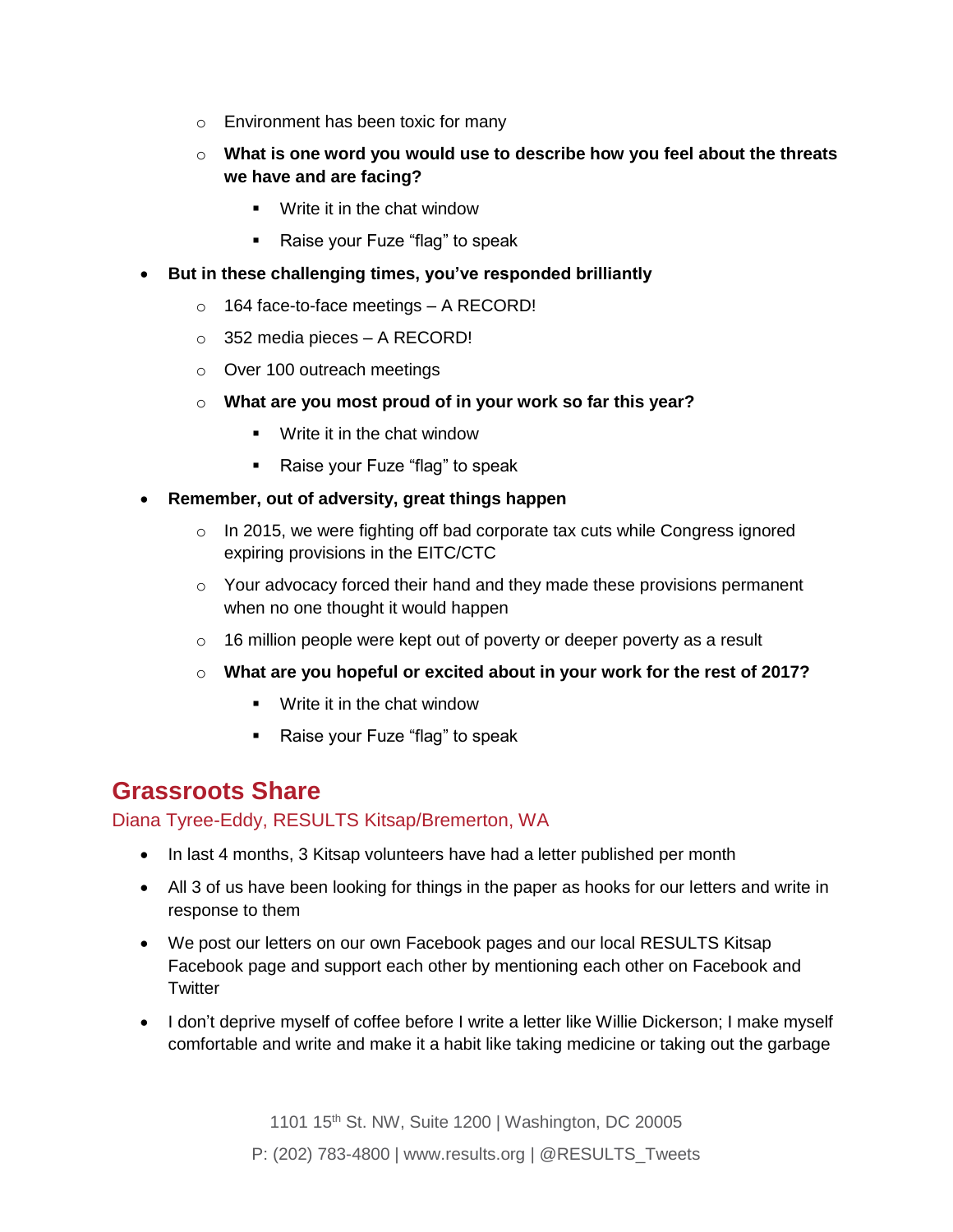### Garrett Wilkinson, RESULTS Manhattan, KS (Kansas State University)

We have a RESULTS volunteer working for the school newspaper and they leaked the details of Sen. Jerry Moran's surprise visit to K-State. We immediately contacted RESULTS staff and asked for advice/policy information. We then used our networks to get as many people to our engagement as possible, drafted strategy, etc.

We shared stories and KS-specific facts on Graham-Cassidy. (I've attached photos of people sharing stories--one man from the community came to tell Moran about how the lives of his granddaughters were saved by Medicaid. It was really powerful. I attached a picture of the girls. He had it on his phone to show Moran.) We were dismayed when he said that he didn't yet have a position on the bill.

I reached out to the school newspaper about what we did, and asked for a meeting with them. I insisted on which parts of my conversation they should quote, and I informed them that the value of their reporting was that Moran would read it and understand that K-State students were calling him to action to protect Medicaid. The media complied.

Another REAL Change fellow and I have also been involved with a group called Housing Works, and we received funding from them to travel to DC for civil disobedience during the Senate hearing on the bill. We were arrested on live national television along with 185 other activists. Upon regaining our freedom from holding, we went back to Senator Moran's office and wrote him letters and spoke with his staff. The next day, members of our group spoke with Murkowski's office, made their staffers cry, and a few hours later Murkowski came out as a no on the bill. The bill was then pulled.





Students, community members confront Sen. Moran on health care

Students and members of the community initiated an impromptu conversation with Sen. Moran during a surprise campus visit.

KSTATECOLLEGIAN.COM



1101 15<sup>th</sup> St. NW, Suite 1200 | Washington, DC 20005 P: (202) 783-4800 | www.results.org | @RESULTS\_Tweets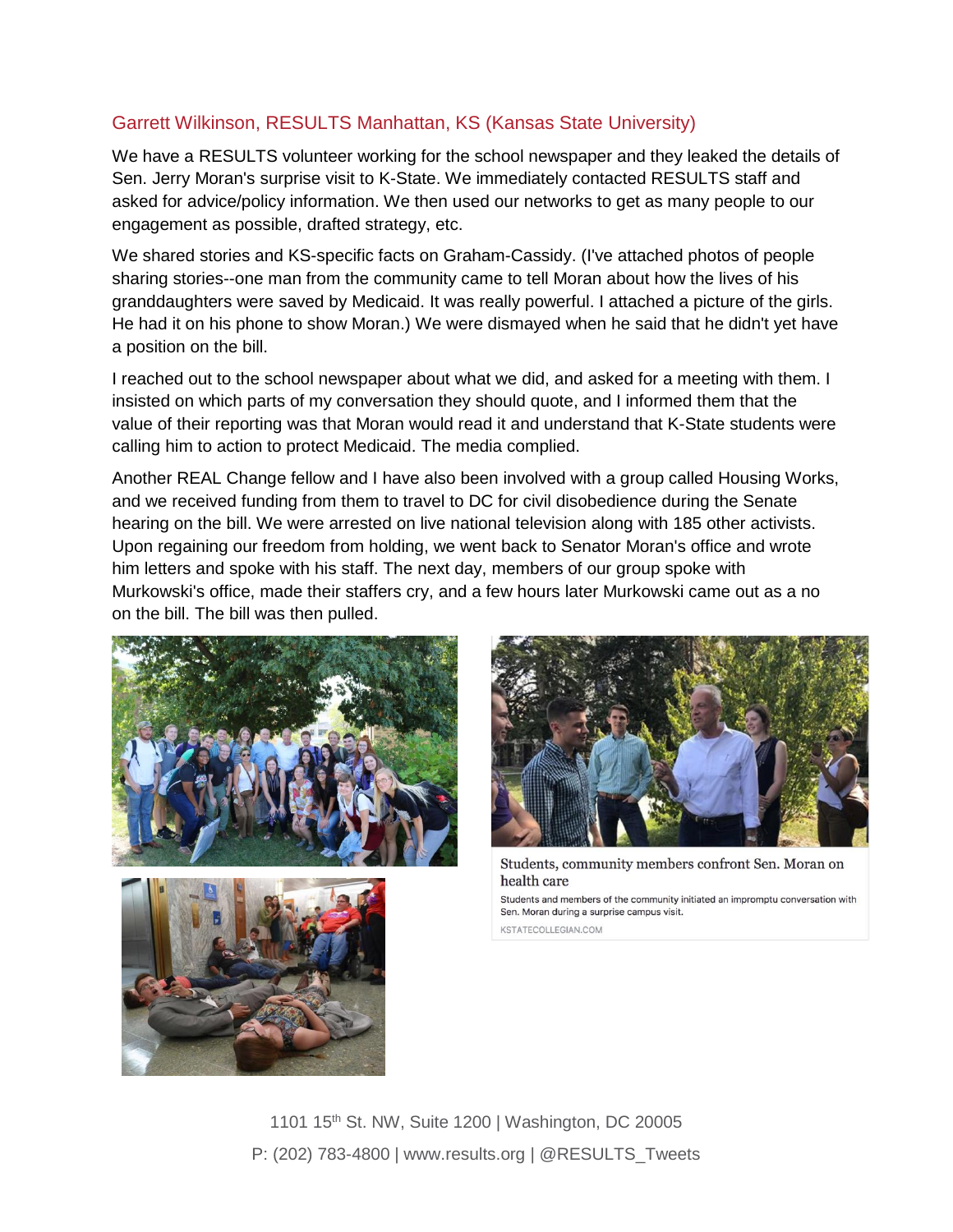# **Preview of Virtual Thanksgiving Feast Friends & Family Fundraising Campaign**

Beth Wilson, RESULTS Kitsap (WA) and Grassroots Board Member

**What is it?** Online, peer-to-peer fundraising campaign.

**When?** November 13-28 - *Final grassroots fundraising opportunity for 2017*

#### **Why fundraise?**

- Help raise needed funds for RESULTS so we can continue to build on this year's extraordinary organizing momentum, while protecting the gains we've made against poverty.
- Spread the word about the great work your RESULTS group is doing
- Grow your network of advocates and supporters

#### **Resources available?**

- Campaign guide with sample talking points, emails to send to your networks, and social media posts
- Personal fundraising website
- One-on-one support from Development Team

#### **Next Steps?**

- Discuss with your group during next planning meeting to schedule in the Friends and Family Campaign.
- Have questions? Contact Ben McGarry at **bmcgarry@results.org** or [development@results.org.](mailto:development@results.org)
- Planning to participate? Let Ben or your Regional Coordinator know.
- Look for more information including the Campaign Guide and instructions to set up your online fundraising page in early November.

*THANK YOU IN ADVANCE FOR FUNDRAISING FOR RESULTS!*

# **RESULTS Announcements**

### Kristy Martino, U.S. Poverty Grassroots Organizer

- **We need your group info.** Please ask everyone in your groups to fill out this form [www.tinyurl.com/RESVolInfo](http://www.tinyurl.com/RESVolInfo) for our new database.
- **Next RESULTS Introductory Call**, Wednesday, October 11 at 9:00pm ET and Friday, October 27 at 1:00 pm ET. Sign up on the [RESULTS website.](http://www.results.org/take_action/become_a_results_activist)